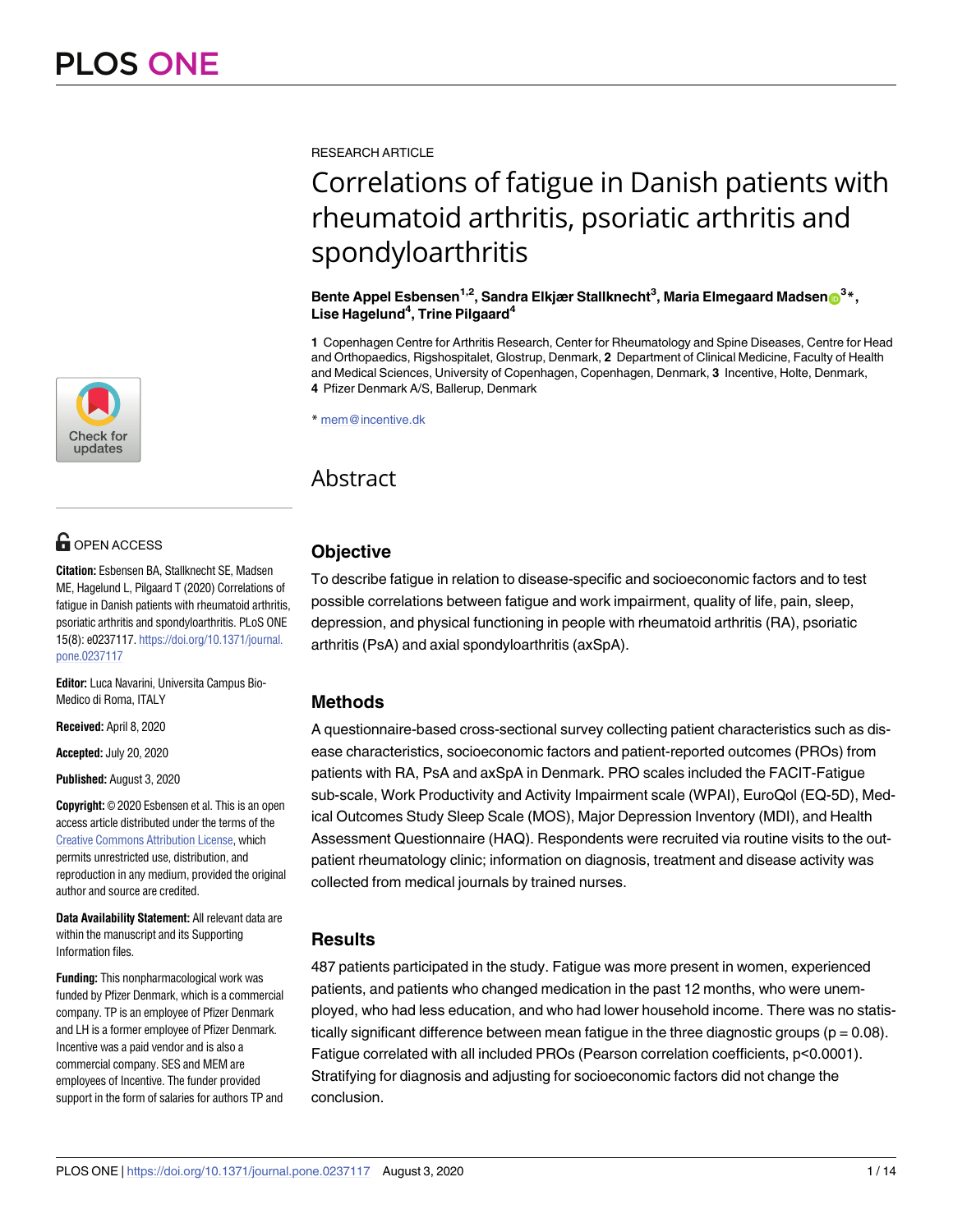<span id="page-1-0"></span>LH. The funder also provided consultation fees for authors SES and MEM of Incentive during the conduct of the study and consultation fees outside the submitted work. BAE is an employee of Rigshospitalet and University of Copenhagen and reports a research grant for data collection and personal fees for lead investigator consultancy on the protocol development from the funder during the conduct of the study. In addition, BAE has received other research grants and personal consultancy fees from the funder outside the submitted work. The specific roles of all authors are articulated in the 'author contributions' section.

**Competing interests:** We have read the journal's policy and the authors of this manuscript have the following competing interests: SES and MEM report grants from Pfizer Denmark during the conduct of the study and grants from Pfizer Denmark outside the submitted work. SES and MEM are employees of Incentive, which was a paid vendor of Pfizer Denmark and a commercial company. BAE is an employee of Rigshospitalet and University of Copenhagen and reports personal fees from Pfizer Denmark during the conduct of the study and grants from Pfizer Denmark and personal fees from Pfizer Denmark outside the submitted work. LH is a former employee of Pfizer Denmark and TP is an employee of Pfizer Denmark [\(www.pfizer.dk\)](http://www.pfizer.dk) and reports salaries from Pfizer Denmark. There are no patents, products in development, or marketed products associated with this research to declare. This does not alter our adherence to PLOS ONE policies on sharing data and materials.

#### **Conclusion**

In a stable, representative group of patients with RA, PsA and axSpA, we found significant correlations between fatigue and work impairment, quality of life, pain, sleep, depression and physical functioning. Fatigue cannot be perceived as a single problem, but rather as a symptom that affects broadly.

### **Introduction**

In healthy individuals, fatigue can occur temporarily, whereas in people with inflammatory arthritis (IA), fatigue can be persistent despite sufficient daily rest [[1](#page-9-0)] and despite appropriate treatment with DMARDS (disease-modifying anti-rheumatic drugs) [\[2\]](#page-9-0).

Fatigue is a common and a comprehensive problem for people with IA, and patients are clinically affected by their fatigue [[3](#page-9-0)]. Several studies have reported prevalence of fatigue in rheumatoid arthritis (RA) ranging from 40% to 90% [[3–](#page-9-0)[5\]](#page-10-0). The existing literature on fatigue associated with IA is primarily based on patients with RA, and limited research has been carried out with psoriatic arthritis (PsA) and spondyloarthritis (axSpA) patients. The only study identified is a global study exploring fatigue in 30 different rheumatic diseases, which found that 41–51% of patients with RA, PsA and axSpA reported severe fatigue [[6](#page-10-0)].

Fatigue is considered a multidimensional and complex phenomenon [[7,](#page-10-0) [8\]](#page-10-0) and is found to be associated with pain  $[9-12]$ , sleep problems [[13](#page-10-0)] and low physical activity [[14](#page-10-0)]. Also, severe fatigue has been found to predict depression, low physical activity and quality of life, and more healthcare utilisation [\[15,](#page-10-0) [16\]](#page-10-0). On the other hand, depression, reduced illness beliefs, psychological distress and low self-efficacy have been found to contribute to fatigue [[17](#page-10-0), [18](#page-10-0)]. There is limited literature on the correlation between disease-specific and socioeconomic factors.

Thus, the aim of this study is first to describe fatigue in relation to disease-specific and socioeconomic factors and second to test possible correlations between fatigue and work impairment, quality of life, pain, sleep, depression and physical functioning in people with RA, PsA and axSpA.

# **Materials and methods**

This study was designed as a cross-sectional survey of people with RA, PsA or axSpA using validated self-reported questionnaires and medical journals. A questionnaire was developed, and data was collected using SurveyXact<sup> $\mathfrak{B}$ </sup>.

Respondents who were above the age of 18 years and had a confirmed diagnosis of RA, PsA or axSpA were invited to participate in the study. We aimed for a representative sample of the IA population. Data was collected over a six-month period from January to June 2017 via rheumatology routine visits to Rigshospitalet—Glostrup and Frederiksberg. A detailed description of the methods of the study has previously been published [[19](#page-10-0)].

Characteristics such as type of diagnosis, age, gender, treatment (DMARD or biologic), treatment changes and disease activity score (DAS28 for RA and PsA, BASDAI for axSpA and BASFI for PsA and axSpA) were obtained by study nurses from the respondents' medical journals. All respondents completed a questionnaire, which included questions related to their disease history, type of household, education, employment, and household income as well as seven validated patient-reported outcomes (PROs) described in the following paragraphs.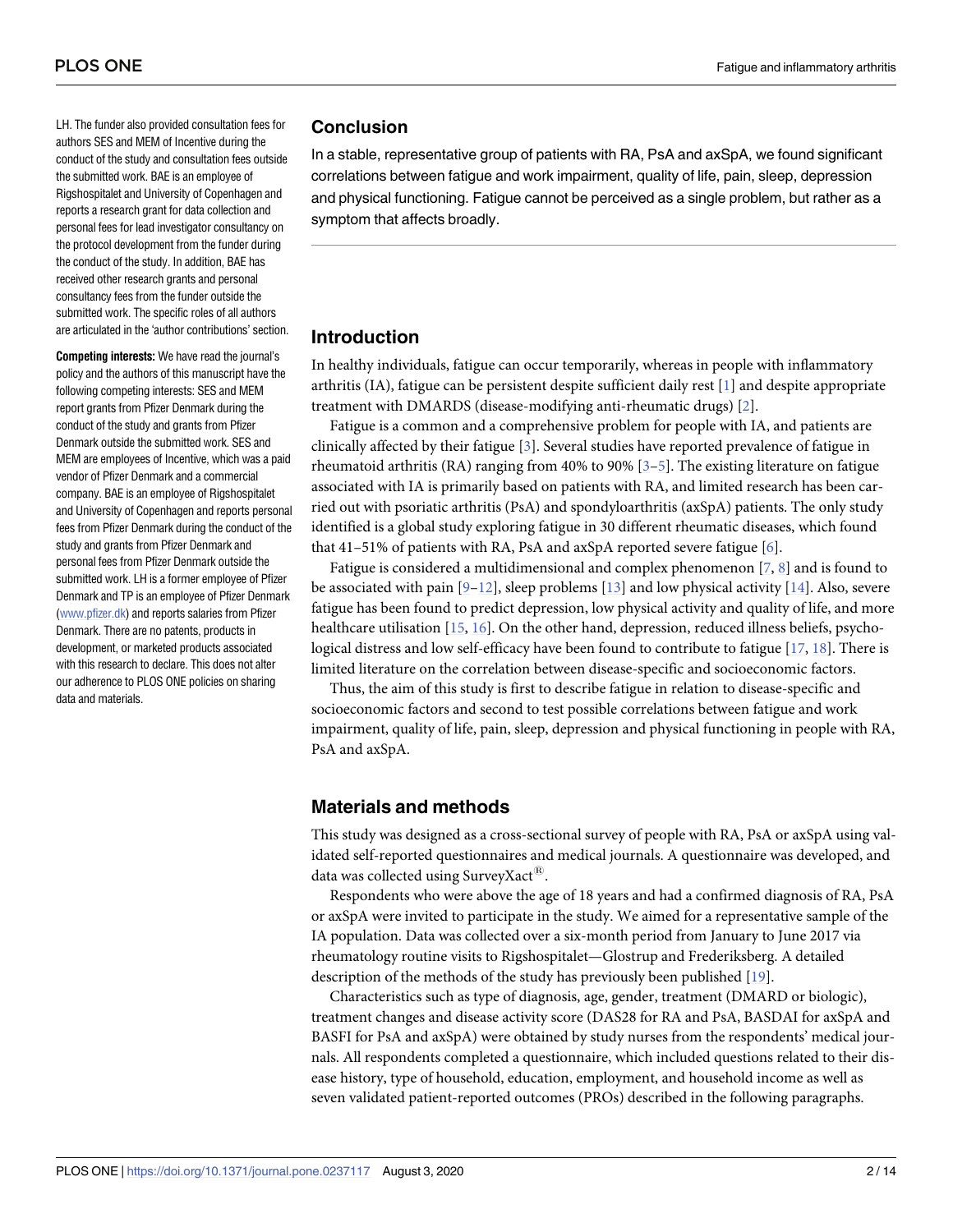<span id="page-2-0"></span>The study comprised six standardised questionnaires covering fatigue and different outcomes related to fatigue such as work impairment, quality of life, sleep, depression and physical functioning.

*The Functional Assessment of Chronic Illness Therapy-Fatigue (FACIT-Fatigue)* was used to assess fatigue. FACIT-Fatigue is an internationally recognized disease-specific scale validated to measure fatigue in patients with a chronic illness [\[20](#page-11-0)]. Items in the FACIT-Fatigue scale are scored 0–4, and the total FACIT-Fatigue score range is 0–52. The higher the score, the lower the level of fatigue. *Work impairment* was measured by The Work Productivity and Activity Impairment— Specific Health Problem (WPAI-SHP) scale, a generic scale measuring work productivity and impairment in patients with specific health problems [\[21](#page-11-0)]. The WPAI-SHP score provides a percentage from 0% to 100% reflecting level of impairment. *Quality of Life* was measured with EQ-5D-5L, a generic instrument measuring health-related quality of life from 0 to 1, where 1 is perfect health [\[22](#page-11-0)]. *Sleep* was measured with The Medical Outcomes Study (MOS) sleep scale [\[23\]](#page-11-0) on a scale of 0 to 100, where 100 indicates severe sleep problems. The Major Depression Inventory (MDI) scale was used to measure mental well-being or *depression* on a scale from 0 to 50, where *<*20 is normal and *>*29 is major depression (32). *Physical functioning* was measured by The Health Assessment Questionnaire (HAQ) [\[24](#page-11-0)]. HAQ assesses physical functioning as difficulty with activities of daily living over the past week, and the score ranges from 0.0 to 3.0. The HAQ-MD score used in this study is the modified DANBIO version in Danish. *Pain* was measured by a single visual analogue scale (VAS) item from the HAQ questionnaire [\[25](#page-11-0)]. Patients were asked "How much pain have you had in the past week?" The scale ranged from 0 to 100.

#### **Statistical analyses**

Initially, we presented characteristics of the study population and tested variations in mean-fatigue scores between disease-specific groups and socioeconomic factors applying ANOVA. Subsequently, we assessed correlations by estimating Pearson correlation coefficients between fatigue and the six PROs: work impairment, quality of life, sleep problems, depression, physical functioning and pain. A Pearson correlation coefficient of more than 0.80 or less than -0.80 indicates a strong correlation. A coefficient of 0.40 to 0.80 or -0.40 to -0.80 indicates a moderate correlation. Finally, a coefficient below 0.40 or above -0.40 indicates a weak correlation [\[26](#page-11-0)]. Not all respondents answered all items, so the number of respondents varies among the different PROs.

Significant correlations were assessed in linear regressions to test the associations in more detail. Linear regression analyses were applied to estimate the association between fatigue and the six other PROs. The analyses were conducted separately. Thus, we examined the association between fatigue and the six outcomes in separate regressions. The statistical significance level was set at p*<*0.05.

In these analyses, we estimated the raw associations between fatigue and the PROs and conducted multiple linear regressions adjusted for the following potential confounders: type of disease (RA, PsA, axSpA), gender, age (years), years since diagnosis (0–5, 6–10, 11–15, 16–20, more than 20), treatment change in the past 12 months (0, 1, 2 or more), and current treatment (bsDMARD; csDMARD; bsDMARD and csDMARD; no current treatment). Potential confounders were selected a priori. The raw associations between fatigue and the PROs are illustrated by scatter plots with fit lines (S1 [Fig\)](#page-8-0). We used stepwise backward selection to assess whether the associations were best described as linear, quadratic or cubic trends. In addition, we stratified the linear regressions by type of disease to examine whether the associations between fatigue and the PROs differed according to type of disease.

In sensitivity analyses, we assessed whether confounding by socioeconomic factors could have biased our results. Thus, in addition to the remaining confounders, we included the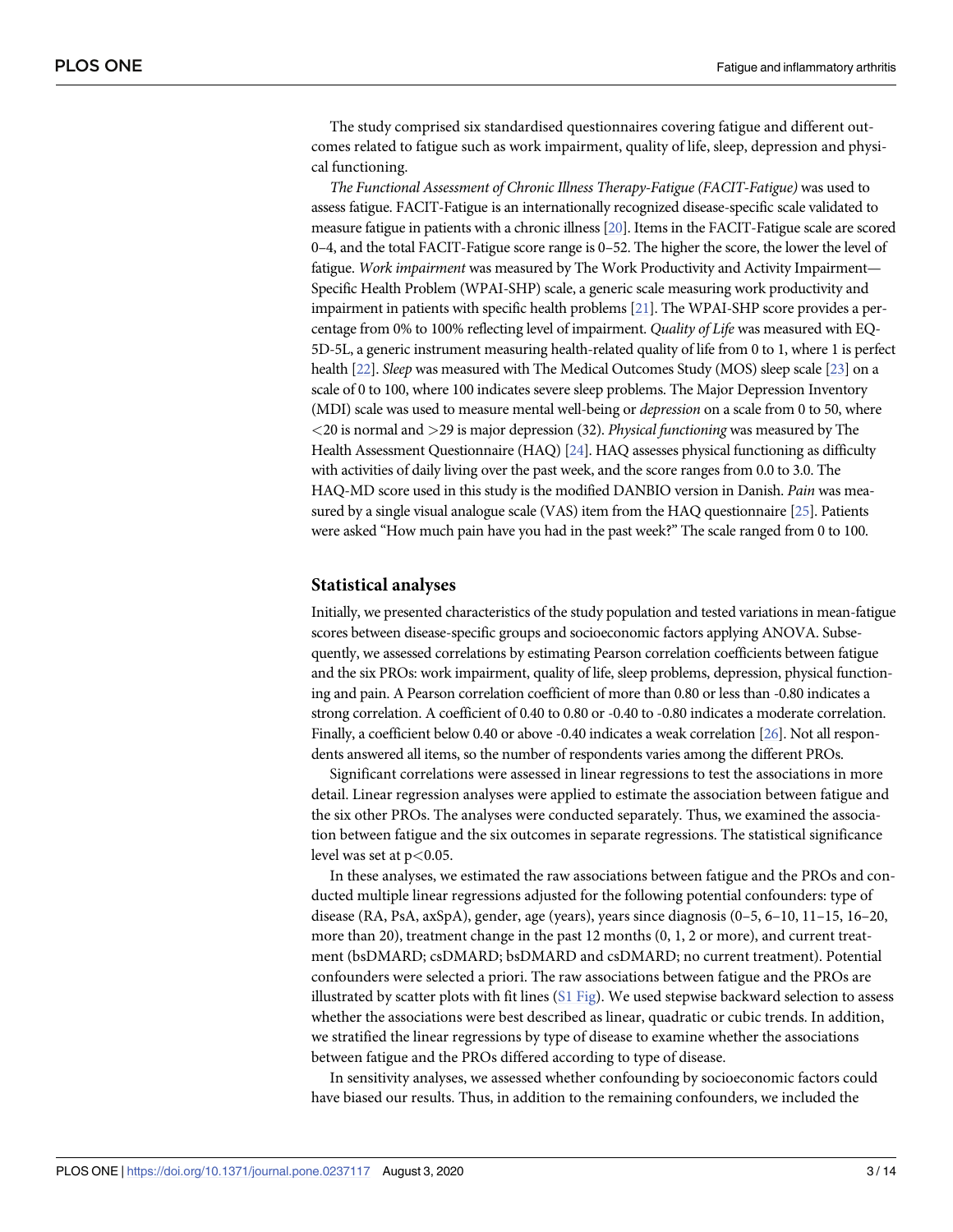<span id="page-3-0"></span>following variables: highest obtained education, type of household (married, single, etc.), employment status (employed, unemployed, retired, etc.) and total household income.

Data management and statistical analyses were conducted using  $SAS^{\textcircled{B}}$  statistical software version 9.4 and Microsoft Excel<sup>®</sup>. Analyses followed the STROBE Statement Checklist for cross-sectional studies [\[27\]](#page-11-0).

The study was conducted under approval of the Danish Data Protection Agency (j.nr. 2012-41-1199) and with approval from the Ethics Committee of the Capital Region of Denmark (Protocol 17021125). The Danish Medicines Agency was informed about the execution of the study, as per current Danish guidelines (case no. 2017071026). All respondents gave their written informed consent before study inclusion.

# **Results**

The study population comprised 487 patients– 292 patients with RA (60%), 85 patients with PsA (17%) and 110 patients with axSpA (23%). The mean score of fatigue was 34.4, see Table 1. Fatigue was present in all three diagnostic groups (RA: 34.9; PsA: 31.8; axSpA: 34.8);

|                                        |            | Fatigue     |           |
|----------------------------------------|------------|-------------|-----------|
|                                        | N(%)       | Mean (SD)   | P-value** |
| All                                    | 487 (100%) | 34.3 (11.1) |           |
| Type of disease                        |            |             | 0.0775    |
| RA                                     | 292 (60%)  | 34.9 (11)   |           |
| PsA                                    | 85 (17%)   | 31.8 (10.9) |           |
| axSpA                                  | 110 (23%)  | 34.8 (11.4) |           |
| Gender                                 |            |             | 0.0079    |
| Man                                    | 185 (38%)  | 36(11)      |           |
| Woman                                  | 302 (62%)  | 33.3 (11.1) |           |
| Age                                    |            |             | 0.3347    |
| $18-39$ years                          | 91 (19%)   | 34 (11.4)   |           |
| $40-59$ years                          | 221 (45%)  | 33.7 (11.9) |           |
| $60+$ years                            | 175 (36%)  | 35.3(9.9)   |           |
| Years since diagnosis                  |            |             | 0.0109    |
| $0-10$ years                           | 210 (43%)  | 32.5 (11.9) |           |
| $11-20$ years                          | 180 (37%)  | 35.6 (10.6) |           |
| More than 20 years                     | 97 (20%)   | 35.8 (10)   |           |
| Treatment change in the last 12 months |            |             | < .0001   |
| $\mathbf{0}$                           | 384 (79%)  | 35.4 (10.7) |           |
| 1                                      | 92 (19%)   | 30 (11.9)   |           |
| 2 or more                              | 11(2%)     | 31.5(10.6)  |           |
| <b>Current treatment</b>               |            |             | 0.8508    |
| bsDMARD                                | 191 (39%)  | 34 (10.9)   |           |
| csDMARD                                | 90 (18%)   | 33.8 (11.6) |           |
| bsDMARD and csDMARD                    | 203 (42%)  | 34.8 (11.2) |           |
| No current treatment                   | 3(1%)      | 37 (13.7)   |           |

**Table 1. Characteristics of the study population and mean scores of fatigue measured by FACIT-Fatigue**�**.**

Abbreviations: bsDMARD, biological treatment; csDMARD, conventional treatment; PsA, psoriatic arthritis; RA, rheumatoid arthritis; SD, standard deviation; axSpA, spondyloarthritis.

�Higher fatigue scores indicate less fatigue (range from 0–52).

��P-value for ANOVA (95% CI)

<https://doi.org/10.1371/journal.pone.0237117.t001>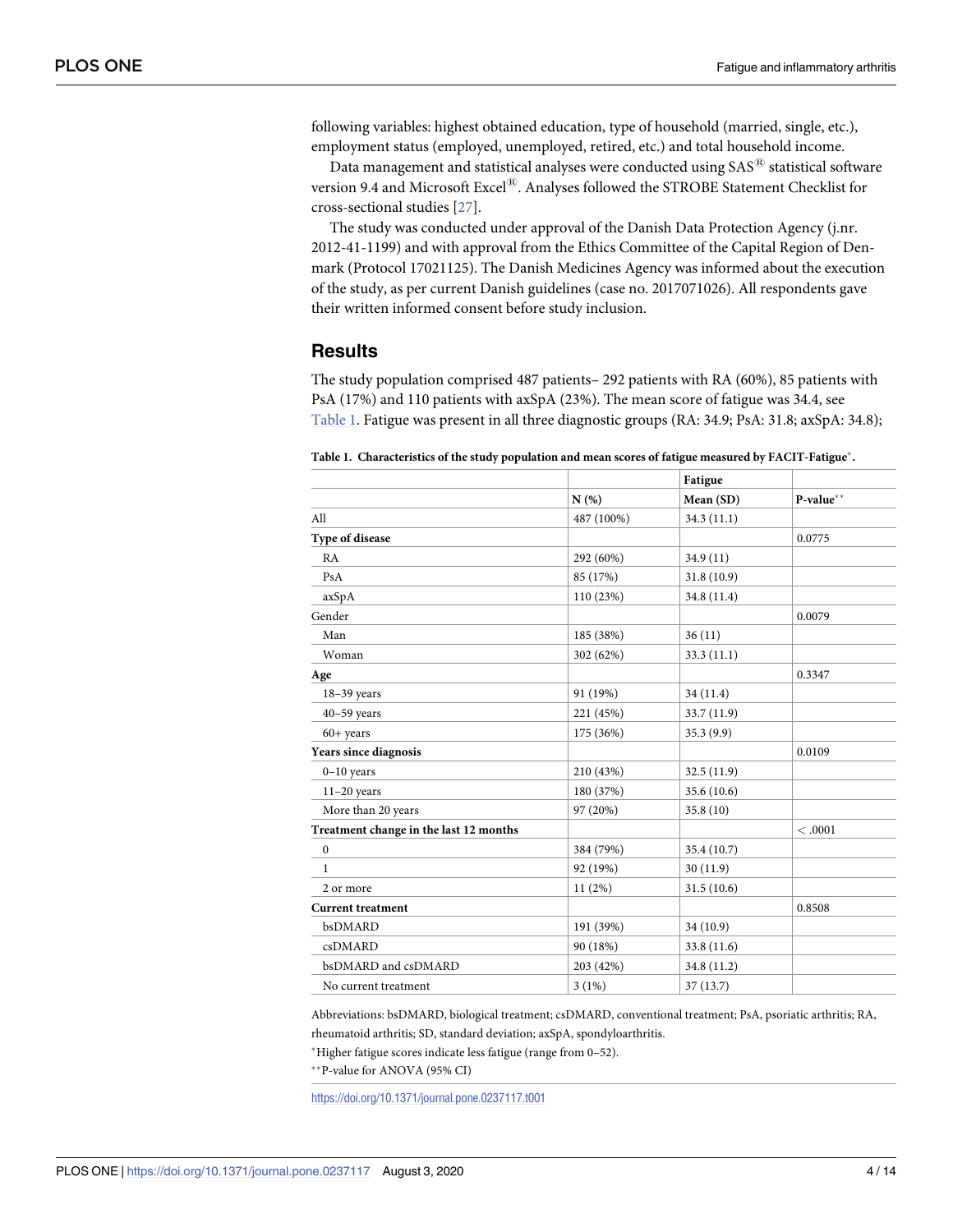<span id="page-4-0"></span>albeit, it did not differ significantly between the disease groups ( $p = 0.08$ ). The majority of the total study population was women (62%), and the mean age was 53.4. Gender, age and medical treatment were significantly correlated with fatigue with women, experienced patients and patients who changed medication in the past 12 months, with all reporting a higher mean fatigue rate. On the other hand, type of IA, age and current treatment had no impact on mean fatigue.

Table 2 presents the socioeconomic characteristics of the population. We found no significant difference of fatigue according to type of household. However, education, employment and income were significantly correlated with fatigue among patients who had less education, were unemployed/retired and had lower income. Those groups showed a higher mean fatigue rate.

[Fig](#page-5-0) 1 presents the Pearson correlation coefficients between fatigue and work impairment, quality of life, sleep, depression, physical functioning and pain, respectively. All correlations have a p-value of *<*0.0001.

[Table](#page-6-0) 3 presents raw and adjusted linear regressions between fatigue and work impairment, quality of life, pain, sleep, depression and physical functioning. All six regressions show significant associations. For the adjusted association between fatigue and work impairment, the percentage of overall work impairment decreased by 1.4194% when the fatigue score increased by 1 (i.e. less fatigue). The association between fatigue and quality of life was best described as a quadratic trend. Thus, the association was strongest among patients who were suffering the most from fatigue, and the association decreased slightly when the fatigue score increased

|                                                              | N(%)       | Fatigue     |              |  |
|--------------------------------------------------------------|------------|-------------|--------------|--|
|                                                              |            | Mean (SD)   | $P-value***$ |  |
| All                                                          | 487 (100%) | 34.3(11.1)  |              |  |
| Type of household                                            |            |             | 0.0845       |  |
| Married/living together                                      | 311 (64%)  | 35.1(11.0)  |              |  |
| Living alone                                                 | 162 (33%)  | 32.6(11.4)  |              |  |
| Living at home with parents or house share with other adults | 13(3%)     | 34.5(9.2)   |              |  |
| <b>Highest obtained education</b>                            |            |             | 0.003        |  |
| Elementary school or high school                             | 99 (20%)   | 33.4 (10.3) |              |  |
| Secondary or short cycle tertiary                            | 166 (34%)  | 32.4(11.6)  |              |  |
| Bachelor or higher                                           | 222 (46%)  | 36.1(10.9)  |              |  |
| <b>Employment status</b>                                     |            |             | <.0001       |  |
| Employed                                                     | 281 (58%)  | 35.7(11.0)  |              |  |
| Unemployed/retired                                           | 19 (4%)    | 24.2 (11.9) |              |  |
| Retired                                                      | 123 (25%)  | 34.0(9.9)   |              |  |
| Other***                                                     | 61 (13%)   | 31.9(12.2)  |              |  |
| Total household income                                       |            |             | < .0001      |  |
| Below 400.000 DKK                                            | 183 (38%)  | 32.5(11.1)  |              |  |
| 400.000 DKK or more                                          | 250 (52%)  | 36.5(10.9)  |              |  |
| Don't want to answer                                         | 51 (11%)   | 30.1(10.2)  |              |  |

Table 2. Socioeconomic characteristics<sup>\*</sup> of the study population and mean scores of fatigue measured by FACIT-Fatigue<sup>\*\*</sup>.

�Som e socioeconomic information was not available for all respondents.

��Higher fatigue scores indicate less fatigue (range from 0–52).

\*\*\*Homemaker, student or other

����P-value for ANOVA (95% CI)

<https://doi.org/10.1371/journal.pone.0237117.t002>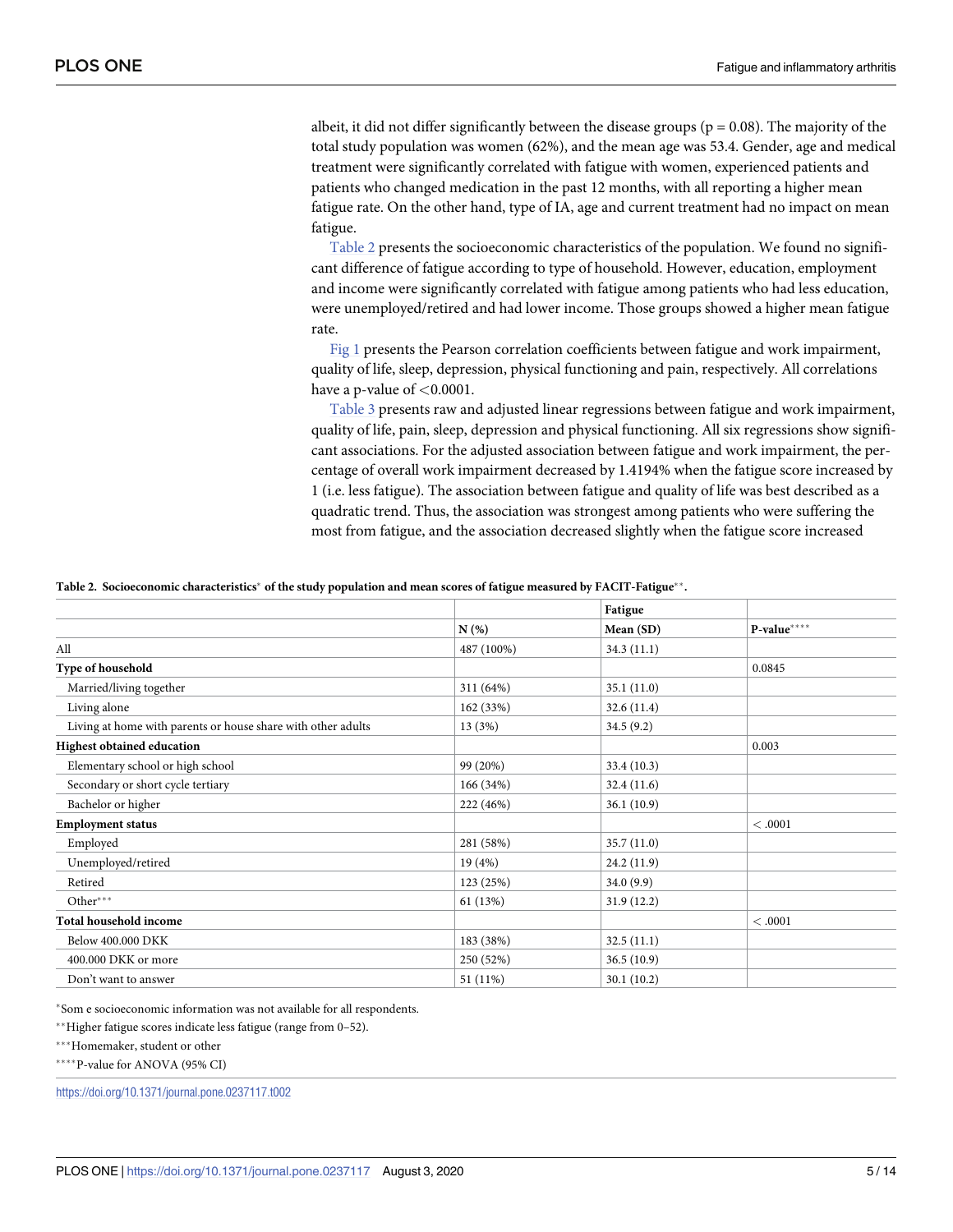<span id="page-5-0"></span>

<https://doi.org/10.1371/journal.pone.0237117.g001>

(fatigue β-value: 0.0232, fatigue<sup>2</sup> β-value: -0.0002). The associations between fatigue and sleep problems and fatigue and depression were also best described as quadratic trends. The association between fatigue and sleep problems was strongest among patients who were suffering the most from fatigue, and the association increased slightly when the fatigue score increased (fatigue β-value: 0.1529, fatigue<sup>2</sup> β-value: 0.0067). The association between fatigue and depression was strongest among patients who were suffering the most from fatigue, and the association decreased slightly when the fatigue score increased (fatigue β-value: -0.9560, fatigue<sup>2</sup> βvalue: 0.0052). The associations between fatigue and physical functioning and fatigue and pain were best described as linear trends. The risk of physical disability decreased by -0.0286 when fatigue increased by 1, and the risk of pain decreased by -1.3835 when fatigue increased by 1.

β-values for associations between fatigue and the six other PROs did not change significantly after additional adjustment for socioeconomic factors (S1 [Table\)](#page-8-0). We found statistically significant correlations between fatigue and the six other PROs in both RA, PsA and axSpA patients [\(S2–](#page-8-0)[S4](#page-9-0) Tables). None of the stratified analyses differed markedly from the primary non-stratified analysis presented in [Table](#page-6-0) 3.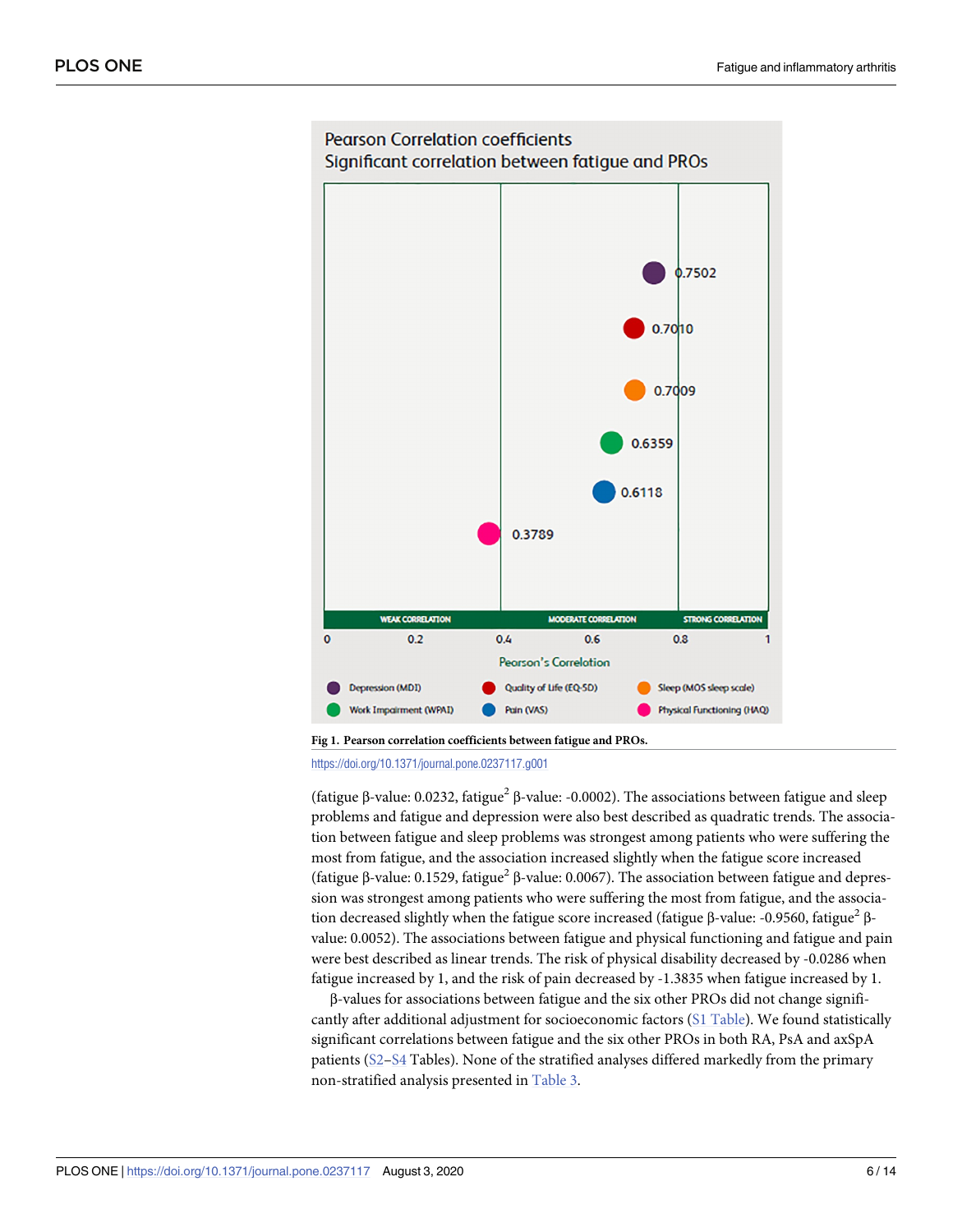| Outcome (N)                | Mean score (SD) |                | Raw regressions |         |                | Adjusted regressions* |         |  |
|----------------------------|-----------------|----------------|-----------------|---------|----------------|-----------------------|---------|--|
|                            |                 | <b>B-value</b> | Standard error  | p-value | <b>B-value</b> | Standard error        | p-value |  |
| Work impairment (280)      | 23.5(24.9)      |                |                 |         |                |                       |         |  |
| Fatigue                    |                 | $-1.4556$      | 0.1060          | < .0001 | $-1.4194$      | 0.1125                | < 0.001 |  |
| Quality of life (487)      | 0.79(0.2)       |                |                 |         |                |                       |         |  |
| Fatigue                    |                 | 0.0226         | 0.0029          | < .0001 | 0.0232         | 0.0029                | < 0.001 |  |
| Fatigue <sup>2</sup>       |                 | $-0.0002$      | 0.0000          | <.0001  | $-0.0002$      | 0.0000                | < 0.001 |  |
| Sleep problems (481)       | 44.1 (9.4)      |                |                 |         |                |                       |         |  |
| Fatigue                    |                 | 0.2002         | 0.1494          | 0.1810  | 0.1529         | 0.1483                | 0.3032  |  |
| Fatigue <sup>2</sup>       |                 | 0.0060         | 0.0023          | 0.0085  | 0.0067         | 0.0023                | 0.0033  |  |
| Depression (483)           | 11.9(9.3)       |                |                 |         |                |                       |         |  |
| Fatigue                    |                 | $-1.0609$      | 0.1415          | < .0001 | $-0.9560$      | 0.1380                | < 0.001 |  |
| Fatigue <sup>2</sup>       |                 | 0.0067         | 0.0021          | 0.0020  | 0.0052         | 0.0021                | 0.0128  |  |
| Physical functioning (483) | 0.9(0.9)        |                |                 |         |                |                       |         |  |
| Fatigue                    |                 | $-0.0302$      | 0.0034          | <.0001  | $-0.0286$      | 0.0031                | <.0001  |  |
| Pain (482)                 | 29.6(25.8)      |                |                 |         |                |                       |         |  |
| Fatigue                    |                 | $-1.4127$      | 0.0834          | < .0001 | $-1.3835$      | 0.0857                | < .0001 |  |

<span id="page-6-0"></span>[Table](#page-4-0) 3. Means and raw and adjusted linear regressions for the association between fatigue and work impairment, quality of life, sleep problems, depression, physi**cal functioning and pain, respectively.**

�Adjusted for type of disease (RA, PsA, axSpA), gender, age (in years), years since diagnosis (0–5, 6–10, 11–15, 16–20, more than 20), treatment change in the past 12 months (0, 1, 2 or more) and current treatment (bsDMARD, csDMARD, bsDMARD and csDMARD, no current treatment).

Results from six different linear regressions between fatigue and each of the PROs. Higher scores for FACIT-Fatigue, EQ-5D and MOS sleep scale indicate better health. Lower scores for WPAI, MDI, HAQ and VAS pain from HAQ indicate better health.

The β-value indicates the slope. This means that when the fatigue score increases by 1, the outcome variable increases/decreases with the value of β.

<https://doi.org/10.1371/journal.pone.0237117.t003>

## **Discussion**

The study shows that the mean fatigue score was considerably lower (34.4) than previously measured in the general population (44.0) [\[28\]](#page-11-0), which underlines the severity of the problem in patients with IA. Significantly more women experienced fatigue compared with men, which is aligned with previous research that found women with RA had significantly more fatigue compared with men [[29](#page-11-0)]. The reason for this is unclear, but neurophysiological differences could explain why women may experience more sustained inflammation-related fatigue compared with men [\[29\]](#page-11-0). Though it might not be the only explanation, a more nuanced understanding of similarities and differences in men and women is needed.

Previous research have shown that people with RA in remission continue reporting high levels of fatigue even when optimally treated with DMARDs [[10](#page-10-0), [30](#page-11-0), [31](#page-11-0)]. In addition, a recent meta-analysis suggests that biologic treatments have only small-to-moderate effects on fatigue [\[32\]](#page-11-0). However, more recent studies suggest that biological treatments could have a positive impact on fatigue [\[33–](#page-11-0)[35](#page-12-0)] and hence no consensus has been reached about the relation between fatigue and anti-inflammatory treatment.

We found a significant higher level of fatigue in the respondents who had treatment changes within the past 12 months. Changes in treatment are based on the patient's overall condition; that is, both objective parameters and the patient's subjective feedback. Therefore, the obvious conclusion is that patients who change treatment present with several symptoms such as pain and fatigue.

In the analysis of socioeconomic characteristics, we found a significant higher level of fatigue in respondents with less education, respondents who were unemployed/retired and respondents with a lower household income. Socioeconomic status is a well-known predictor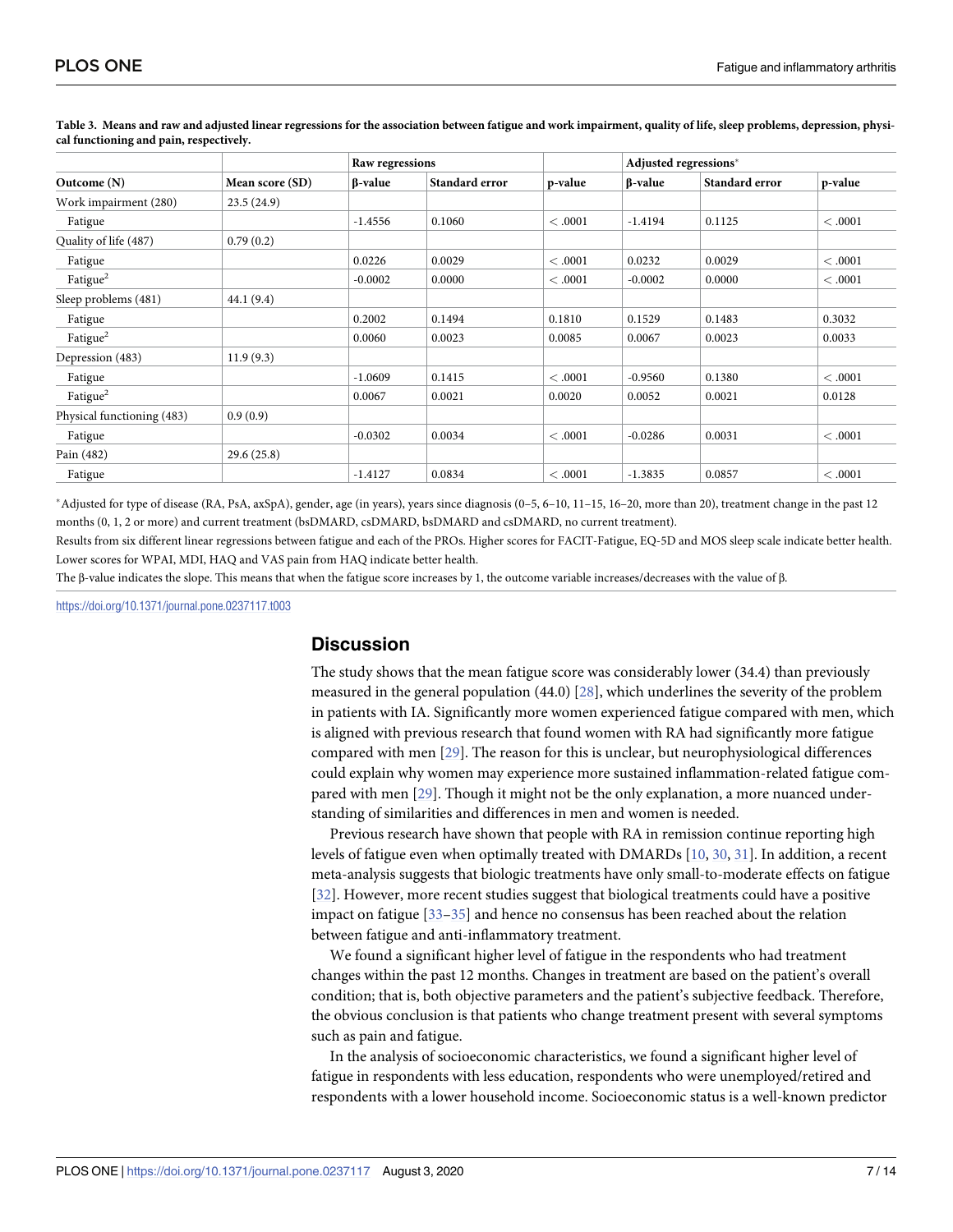<span id="page-7-0"></span>for health outcomes, and consequently a higher mortality rate is seen in populations with low socioeconomic status [\[36\]](#page-12-0). Low socioeconomic status is shown to be associated with obesity and unhealthy behaviours such as smoking, heavy alcohol use and physical inactivity [\[37\]](#page-12-0). Patients with RA have up to a threefold risk of mortality compared with the general population [\[38\]](#page-12-0), and a systematic review has shown that low socioeconomic status is associated with an increased risk of mortality and functional disability and risk for developing IA [[39](#page-12-0)]. It is important not only for rheumatologists but for all health professionals to be aware of patients with widespread fatigue and whether patients also have low socioeconomic status, because they are expected to be more vulnerable.

The study also showed a correlation between fatigue and work impairment, quality of life, pain, sleep problems, depression and physical functioning, suggesting a close relationship between the reporting of fatigue and a number of other clinical outcomes. These findings were further supported by raw and adjusted linear regressions where we identified the association between fatigue and work impairment, quality of life, pain, sleep problems, depression and physical functioning, respectively.

Despite recent advances in understanding the role of fatigue in IA, including findings that pain, depression and physical activity may correlate with fatigue in RA [\[12,](#page-10-0) [14,](#page-10-0) [40\]](#page-12-0), fatigue remains a challenge in rheumatology clinical practice. Limited evidence currently exists regarding the possible relationship between fatigue in different IA diseases, socioeconomic factors and other PROs, and to our knowledge this study is one of the first to access these correlations across different disease types.

Another challenge in rheumatology practice is the absence of evidence about association between fatigue and central sensitization which may have a major impact on fatigue. A review from 2007 suggests a similarity between fatigue, fibromyalgia and a central sensitization process [\[41](#page-12-0)]. Given an overlap between fatigue in people with inflammatory arthritis and people with fibromyalgia, the central sensitization mechanism could explain the occurrence of fatigue in some patient and the absence in other. Though, this hypothesis still needs to be investigated in future research.

People with IA report fatigue as a key issue that rheumatologists frequently overlook [[10](#page-10-0), [42\]](#page-12-0), and consequently patients often believe they should accept fatigue as a part of their condition. However, based on the complexity of fatigue as we identified, rheumatologists and other health professionals instead need not only to be aware of the impact of fatigue on the individual patient's life, but also to focus their care specifically on the relationship of fatigue with other aspects of the patient's everyday life.

Among clinicians there is an increased recognition of the need to manage fatigue. Some evidence is available and has proven the positive effect of psychosocial interventions and physical activity on managing fatigue in people with RA  $[43]$  $[43]$  $[43]$ –e.g. mindfulness  $[44]$ ; exercise  $[45-47]$ ; cognitive behavioural therapy and self-management  $[7, 48]$  $[7, 48]$  $[7, 48]$ -and various intervention studies with a focus on reducing and/or controlling fatigue are evolving  $[8, 47, 49-54]$  $[8, 47, 49-54]$  $[8, 47, 49-54]$  $[8, 47, 49-54]$  $[8, 47, 49-54]$ . However, these studies have mainly focused on patients with RA and have not necessarily considered fatigue as a multidimensional symptom. Our results suggest this needs to be considered in future planning of interventions.

Strengths of our study include the large overall sample size, including the three diagnostic groups within IA (RA, PsA and axSpA), as well as the data source for the patient characteristics. All data was taken from the respondents' medical journals and recorded by trained study nurses, which excludes potential recall biases seen in other surveys exclusively based on patient-reported data. The recruitment method has ensured a high response rate, and our study is considered representative of the Danish RA, PsA and axSpA populations.

Some limitations of this study should be recognized. The study cohort is slightly older and consists of more women, despite a good representation in the study cohort of both gender and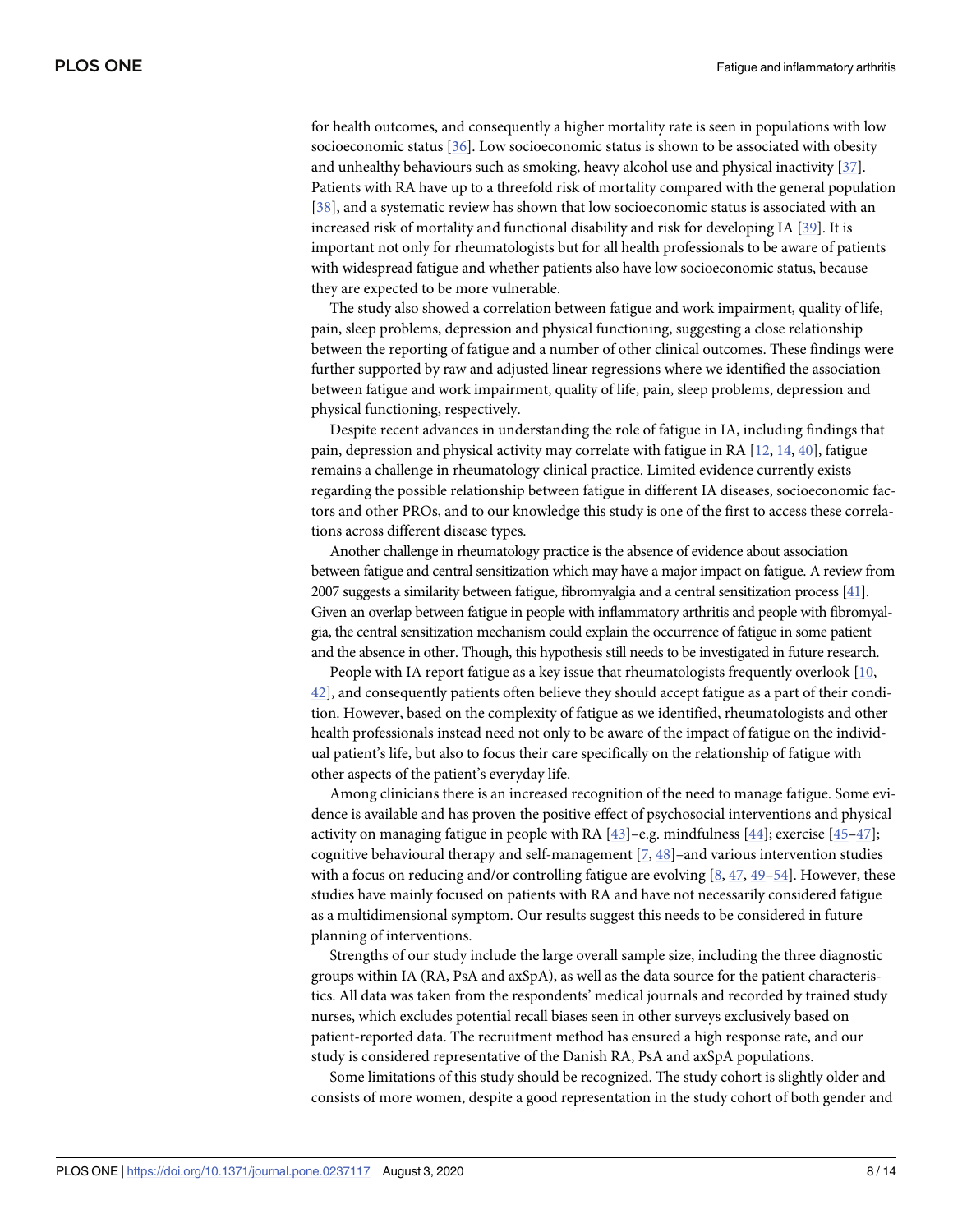<span id="page-8-0"></span>age groups. The study cohort is limited to two clinics in the Capital Region of Denmark, and consequently the geographical scope is limited. Moreover, people with RA represent the majority of the study population and future research should focus on larger disease-specific populations to further investigate fatigue in people with PsA and axSpA. The nature of a crosssectional study is that we cannot make conclusions concerning causality. It can generate only hypotheses, which can be further analysed in future studies. In this study, we focused on measuring the severity of fatigue using FACIT-Fatigue and VAS fatigue scores, which measured one aspect of fatigue (unidimensional) and not the multidimensional aspects of fatigue, which can be viewed as a limitation.

## **Conclusion**

Based on our study, there are number of socioeconomic factors that might be relevant to screen for when treating patients with RA, PsA and axSpA. Also, a more nuanced understanding of similarities and differences between men and women may inform future interventions for fatigue in patients with IA. To conclude, in a stable, representative group of patients with IA, we found significant correlations between fatigue and work impairment, quality of life, pain, sleep, depression and physical functioning. Fatigue cannot be seen as a single problem, but rather as a symptom that broadly affects the lives of people with IA.

# **Supporting information**

**S1 [Fig](http://www.plosone.org/article/fetchSingleRepresentation.action?uri=info:doi/10.1371/journal.pone.0237117.s001). Scatterplots with fit-lines for the associations between FACIT-Fatigue and WPAI, EQ-5D, MOS sleep scale, MDI, HAQ and pain from HAQ.** (TIF)

**S1 [Table.](http://www.plosone.org/article/fetchSingleRepresentation.action?uri=info:doi/10.1371/journal.pone.0237117.s002) Adjusted linear regressions for the association between fatigue and work impairment, quality of life, sleep problems, depression, physical functioning and pain, respectively, with additional adjustment for socioeconomic factor.** �Adjusted for type of disease (RA, PsA, axSpA), gender, age (in years), years since diagnosis (0–5, 6–10, 11–15, 16– 20, more than 20), treatment change in the past 12 months (0, 1, 2 or more) and current treatment (bsDMARD, csDMARD, bsDMARD and csDMARD, no current treatment) in addition to: highest obtained education (elementary school or high school, Secondary or short cycle tertiary, etc.), type of household (married, living alone, etc.), employment status (employed, unemployed, etc.) and total household income (below 400.000 DKK, 400.000 DKK or more, don't want to answer). Results from six different linear regressions between fatigue and each of the PROs. Higher scores for FACIT-Fatigue, EQ-5D and MOS sleep scale indicate better health. Lower scores for WPAI, MDI, HAQ and VAS pain from HAQ indicate better health. (DOCX)

**S2 [Table.](http://www.plosone.org/article/fetchSingleRepresentation.action?uri=info:doi/10.1371/journal.pone.0237117.s003) Raw and adjusted linear regressions for the association between fatigue and work impairment, quality of life, sleep problems, depression, physical functioning and pain, respectively, among patients with RA.** �Adjusted for gender, age (in years), years since diagnosis  $(0-5, 6-10, 11-15, 16-20,$  more than 20), treatment change in the past 12 months  $(0,$ 1, 2 or more) and current treatment (bsDMARD, csDMARD, bsDMARD and csDMARD, no current treatment). Results from six different linear regressions between FACIT-Fatigue and each of the PROs. Higher scores for FACIT-Fatigue, EQ-5D and MOS sleep scale indicate better health. Lower scores for WPAI, MDI, HAQ and VAS pain from HAQ indicate better health.

(DOCX)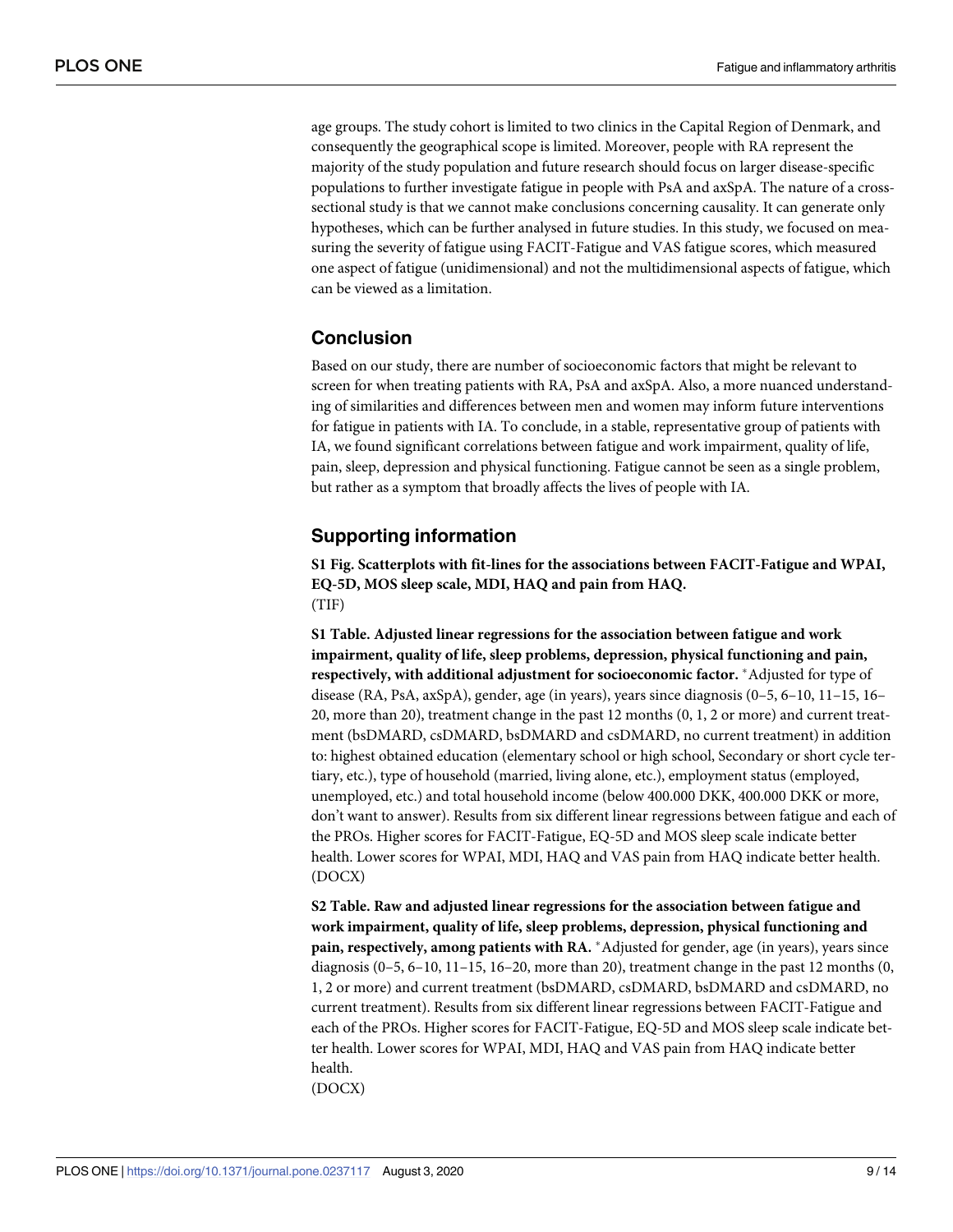<span id="page-9-0"></span>**S3 [Table.](http://www.plosone.org/article/fetchSingleRepresentation.action?uri=info:doi/10.1371/journal.pone.0237117.s004) Raw and adjusted linear regressions for the association between fatigue and work impairment, quality of life, sleep problems, depression, physical functioning and pain, respectively, among patients with PsA.**  $*$ Adjusted for gender, age (in years), years since diagnosis  $(0-5, 6-10, 11-15, 16-20,$  more than 20), treatment change in the past 12 months  $(0,$ 1, 2 or more) and current treatment (bsDMARD, csDMARD, bsDMARD and csDMARD, no current treatment). Results from six different linear regressions between FACIT-Fatigue and each of the PROs. Higher scores for FACIT-Fatigue, EQ-5D and MOS sleep scale indicate better health. Lower scores for WPAI, MDI, HAQ and VAS pain from HAQ indicate better health.

(DOCX)

**S4 [Table.](http://www.plosone.org/article/fetchSingleRepresentation.action?uri=info:doi/10.1371/journal.pone.0237117.s005) Raw and adjusted linear regressions for the association between fatigue and work impairment, quality of life, sleep problems, depression, physical functioning and pain, respectively, among patients with axSpA.** �Adjusted for gender, age (in years), years since diagnosis  $(0-5, 6-10, 11-15, 16-20, \text{more than 20})$ , treatment change in the past 12 months (0, 1, 2 or more) and current treatment (bsDMARD, csDMARD, bsDMARD and csDMARD, no current treatment). Results from six different linear regressions between FACIT-Fatigue and each of the PROs. Higher scores for FACIT-Fatigue, EQ-5D and MOS sleep scale indicate better health. Lower scores for WPAI, MDI, HAQ and VAS pain from HAQ indicate better health.

(DOCX)

#### **Acknowledgments**

The authors thank the study respondents for contributing essential data. We would also like to acknowledge Bianca Bech, Heidi Schrøder, Irene Tarp Jørgensen, Ane Ludvigsen and Pernille Klein for their valuable contribution in recruiting patients to the survey in the two outpatient clinics.

#### **Author Contributions**

**Conceptualization:** Bente Appel Esbensen, Trine Pilgaard.

**Formal analysis:** Sandra Elkjær Stallknecht, Maria Elmegaard Madsen.

- **Methodology:** Bente Appel Esbensen, Sandra Elkjær Stallknecht, Maria Elmegaard Madsen, Lise Hagelund, Trine Pilgaard.
- **Writing – original draft:** Bente Appel Esbensen, Sandra Elkjær Stallknecht, Maria Elmegaard Madsen, Lise Hagelund, Trine Pilgaard.
- **Writing – review & editing:** Bente Appel Esbensen, Sandra Elkjær Stallknecht, Maria Elmegaard Madsen, Lise Hagelund, Trine Pilgaard.

### **References**

- **[1](#page-1-0).** Davies H, Brophy S, Dennis M, Cooksey R, Irvine E, Siebert S. Patient perspectives of managing fatigue in Ankylosing Spondylitis, and views on potential interventions: a qualitative study. BMC musculoskeletal disorders. 2013; 14:163. Epub 2013/05/11. <https://doi.org/10.1186/1471-2474-14-163> PMID: [23659344](http://www.ncbi.nlm.nih.gov/pubmed/23659344); PubMed Central PMCID: PMC3668149.
- **[2](#page-1-0).** Katz P. Fatigue in Rheumatoid Arthritis. Current rheumatology reports. 2017; 19(5):25. Epub 2017/04/ 08. <https://doi.org/10.1007/s11926-017-0649-5> PMID: [28386762.](http://www.ncbi.nlm.nih.gov/pubmed/28386762)
- **[3](#page-1-0).** Wolfe F, Hawley DJ, Wilson K. The prevalence and meaning of fatigue in rheumatic disease. The Journal of rheumatology. 1996; 23(8):1407–17. Epub 1996/08/01. PMID: [8856621.](http://www.ncbi.nlm.nih.gov/pubmed/8856621)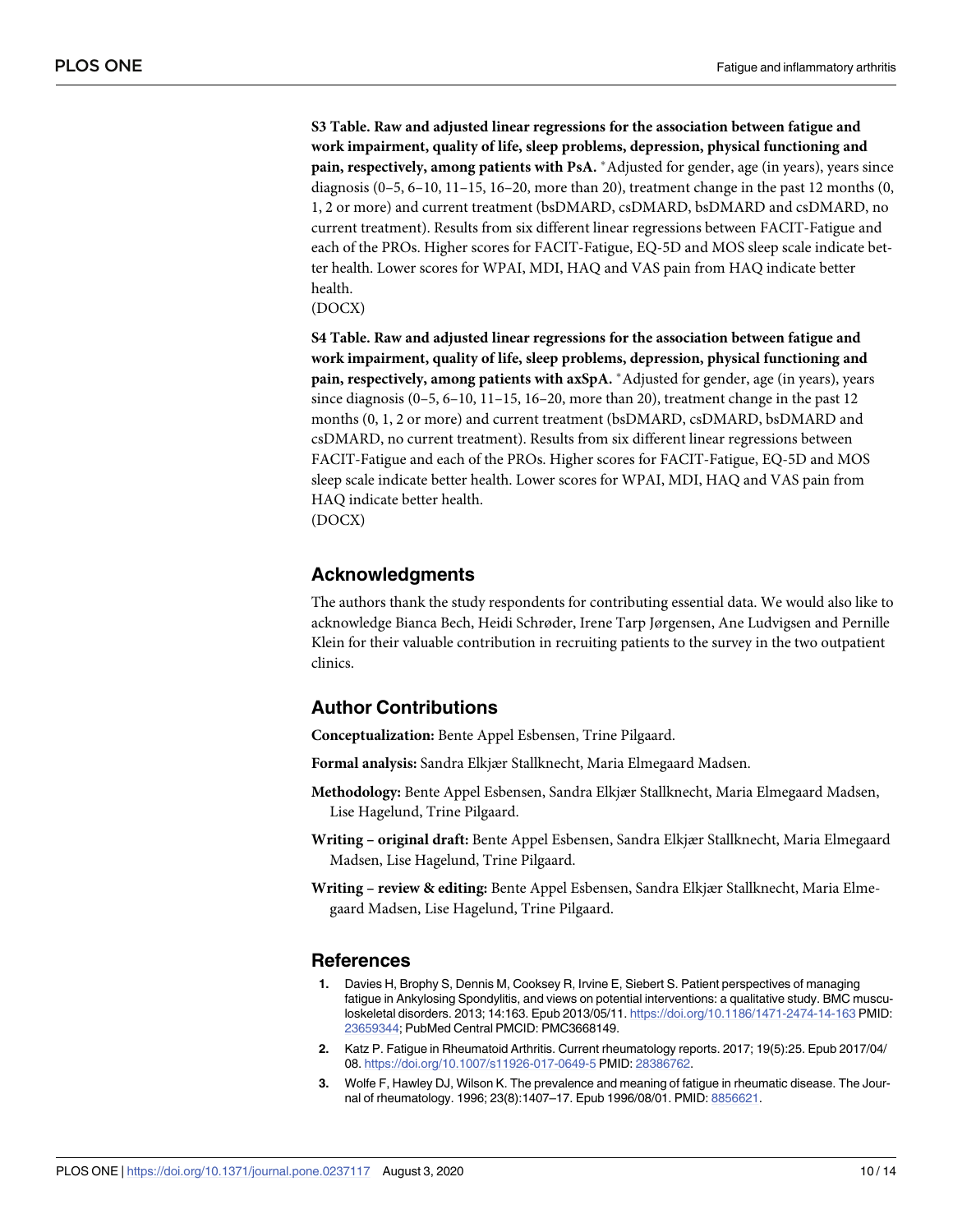- <span id="page-10-0"></span>**4.** van Hoogmoed D, Fransen J, Bleijenberg G, van Riel P. Physical and psychosocial correlates of severe fatigue in rheumatoid arthritis. Rheumatology (Oxford, England). 2010; 49(7):1294–302. Epub 2010/04/ 01. <https://doi.org/10.1093/rheumatology/keq043> PMID: [20353956.](http://www.ncbi.nlm.nih.gov/pubmed/20353956)
- **[5](#page-1-0).** Rupp I, Boshuizen HC, Jacobi CE, Dinant HJ, GA vdB. Impact of fatigue on health-related quality of life in rheumatoid arthritis. Arthritis and rheumatism. 2004; 51(4):578–85. <https://doi.org/10.1002/art.20539> PMID: [15334430](http://www.ncbi.nlm.nih.gov/pubmed/15334430)
- **[6](#page-1-0).** Overman CL, Kool MB, Da Silva JA, Geenen R. The prevalence of severe fatigue in rheumatic diseases: an international study. Clinical rheumatology. 2016; 35(2):409-15. Epub 2015/08/15. [https://doi.](https://doi.org/10.1007/s10067-015-3035-6) [org/10.1007/s10067-015-3035-6](https://doi.org/10.1007/s10067-015-3035-6) PMID: [26272057;](http://www.ncbi.nlm.nih.gov/pubmed/26272057) PubMed Central PMCID: PMC4752960.
- **[7](#page-1-0).** Hewlett S, Chalder T, Choy E, Cramp F, Davis B, Dures E, et al. Fatigue in rheumatoid arthritis: time for a conceptual model. Rheumatology (Oxford, England). 2011; 50(6):1004–6. Epub 2010/09/08. [https://](https://doi.org/10.1093/rheumatology/keq282) [doi.org/10.1093/rheumatology/keq282](https://doi.org/10.1093/rheumatology/keq282) PMID: [20819797](http://www.ncbi.nlm.nih.gov/pubmed/20819797).
- **[8](#page-1-0).** Hewlett S, Ambler N, Almeida C, Cliss A, Hammond A, Kitchen K, et al. Self-management of fatigue in rheumatoid arthritis: a randomised controlled trial of group cognitive-behavioural therapy. Annals of the rheumatic diseases. 2011; 70(6):1060–7. Epub 2011/05/05. <https://doi.org/10.1136/ard.2010.144691> PMID: [21540202](http://www.ncbi.nlm.nih.gov/pubmed/21540202); PubMed Central PMCID: PMC3086034.
- **[9](#page-1-0).** van Dartel SA, Repping-Wuts JW, van Hoogmoed D, Bleijenberg G, van Riel PL, Fransen J. Association between fatigue and pain in rheumatoid arthritis: does pain precede fatigue or does fatigue precede pain? Arthritis care & research. 2013; 65(6):862–9. Epub 2013/06/05. <https://doi.org/10.1002/acr.21932> PMID: [23729241](http://www.ncbi.nlm.nih.gov/pubmed/23729241).
- **[10](#page-6-0).** Madsen SG, Danneskiold-Samsoe B, Stockmarr A, Bartels EM. Correlations between fatigue and disease duration, disease activity, and pain in patients with rheumatoid arthritis: a systematic review. Scandinavian journal of rheumatology. 2016; 45(4):255–61. Epub 2015/12/23. [https://doi.org/10.3109/](https://doi.org/10.3109/03009742.2015.1095943) [03009742.2015.1095943](https://doi.org/10.3109/03009742.2015.1095943) PMID: [26690505](http://www.ncbi.nlm.nih.gov/pubmed/26690505).
- **11.** Nikolaus S, Bode C, Taal E, van de Laar MA. Fatigue and factors related to fatigue in rheumatoid arthritis: a systematic review. Arthritis care & research. 2013; 65(7):1128–46. Epub 2013/01/22. [https://doi.](https://doi.org/10.1002/acr.21949) [org/10.1002/acr.21949](https://doi.org/10.1002/acr.21949) PMID: [23335492.](http://www.ncbi.nlm.nih.gov/pubmed/23335492)
- **[12](#page-1-0).** Katz P, Margaretten M, Trupin L, Schmajuk G, Yazdany J, Yelin E. Role of Sleep Disturbance, Depression, Obesity, and Physical Inactivity in Fatigue in Rheumatoid Arthritis. Arthritis care & research. 2016; 68(1):81–90. Epub 2015/03/18. <https://doi.org/10.1002/acr.22577> PMID: [25779719](http://www.ncbi.nlm.nih.gov/pubmed/25779719); PubMed Central PMCID: PMC6083443.
- **[13](#page-1-0).** Loppenthin K, Esbensen BA, Jennum P, Ostergaard M, Tolver A, Thomsen T, et al. Sleep quality and correlates of poor sleep in patients with rheumatoid arthritis. Clinical rheumatology. 2015; 34(12):2029– 39. Epub 2015/01/27. <https://doi.org/10.1007/s10067-015-2875-4> PMID: [25620673](http://www.ncbi.nlm.nih.gov/pubmed/25620673).
- **[14](#page-1-0).** Loppenthin K, Esbensen BA, Ostergaard M, Jennum P, Tolver A, Aadahl M, et al. Physical activity and the association with fatigue and sleep in Danish patients with rheumatoid arthritis. Rheumatology international. 2015; 35(10):1655–64. Epub 2015/05/08. <https://doi.org/10.1007/s00296-015-3274-5> PMID: [25947325](http://www.ncbi.nlm.nih.gov/pubmed/25947325).
- **[15](#page-1-0).** Feldthusen C, Bjork M, Forsblad-d'Elia H, Mannerkorpi K. Perception, consequences, communication, and strategies for handling fatigue in persons with rheumatoid arthritis of working age—a focus group study. Clinical rheumatology. 2013; 32(5):557–66. Epub 2013/01/08. [https://doi.org/10.1007/s10067-](https://doi.org/10.1007/s10067-012-2133-y) [012-2133-y](https://doi.org/10.1007/s10067-012-2133-y) PMID: [23292480.](http://www.ncbi.nlm.nih.gov/pubmed/23292480)
- **[16](#page-1-0).** Pollard LC, Choy EH, Gonzalez J, Khoshaba B, Scott DL. Fatigue in rheumatoid arthritis reflects pain, not disease activity. Rheumatology (Oxford, England). 2006; 45(7):885–9. Epub 2006/02/02. [https://](https://doi.org/10.1093/rheumatology/kel021) [doi.org/10.1093/rheumatology/kel021](https://doi.org/10.1093/rheumatology/kel021) PMID: [16449363.](http://www.ncbi.nlm.nih.gov/pubmed/16449363)
- **[17](#page-1-0).** Matcham F, Ali S, Hotopf M, Chalder T. Psychological correlates of fatigue in rheumatoid arthritis: a systematic review. Clinical psychology review. 2015; 39:16–29. Epub 2015/04/29. [https://doi.org/10.1016/j.](https://doi.org/10.1016/j.cpr.2015.03.004) [cpr.2015.03.004](https://doi.org/10.1016/j.cpr.2015.03.004) PMID: [25912978.](http://www.ncbi.nlm.nih.gov/pubmed/25912978)
- **[18](#page-1-0).** Primdahl J, Hegelund A, Lorenzen AG, Loeppenthin K, Dures E, Appel Esbensen B. The Experience of people with rheumatoid arthritis living with fatigue: a qualitative metasynthesis. BMJ Open. 2019; 9(3): e024338. Epub 2019/03/23. <https://doi.org/10.1136/bmjopen-2018-024338> PMID: [30898808](http://www.ncbi.nlm.nih.gov/pubmed/30898808); PubMed Central PMCID: PMC6475175.
- **[19](#page-1-0).** Pilgaard T, Hagelund L, Stallknecht SE, Jensen HH, Esbensen BA. Severity of fatigue in people with rheumatoid arthritis, psoriatic arthritis and spondyloarthritis—Results of a cross-sectional study. PloS one. 2019; 14(6):e0218831. Epub 2019/06/30. <https://doi.org/10.1371/journal.pone.0218831> PMID: [31251785](http://www.ncbi.nlm.nih.gov/pubmed/31251785); PubMed Central PMCID: PMC6599141 following competing interests: SES and HHJ report consultation fees from Pfizer Denmark during the conduct of the study and consultation fees from Pfizer Denmark outside the submitted work. SES and HHJ are employees of Incentive, which was a paid vendor of Pfizer Denmark and a commercial company. BAE is an employee of Rigshospitalet and University of Copenhagen and reports research grant for data collection and personal fees for lead investigator consultancy on the protocol development from the funder during the conduct of the study.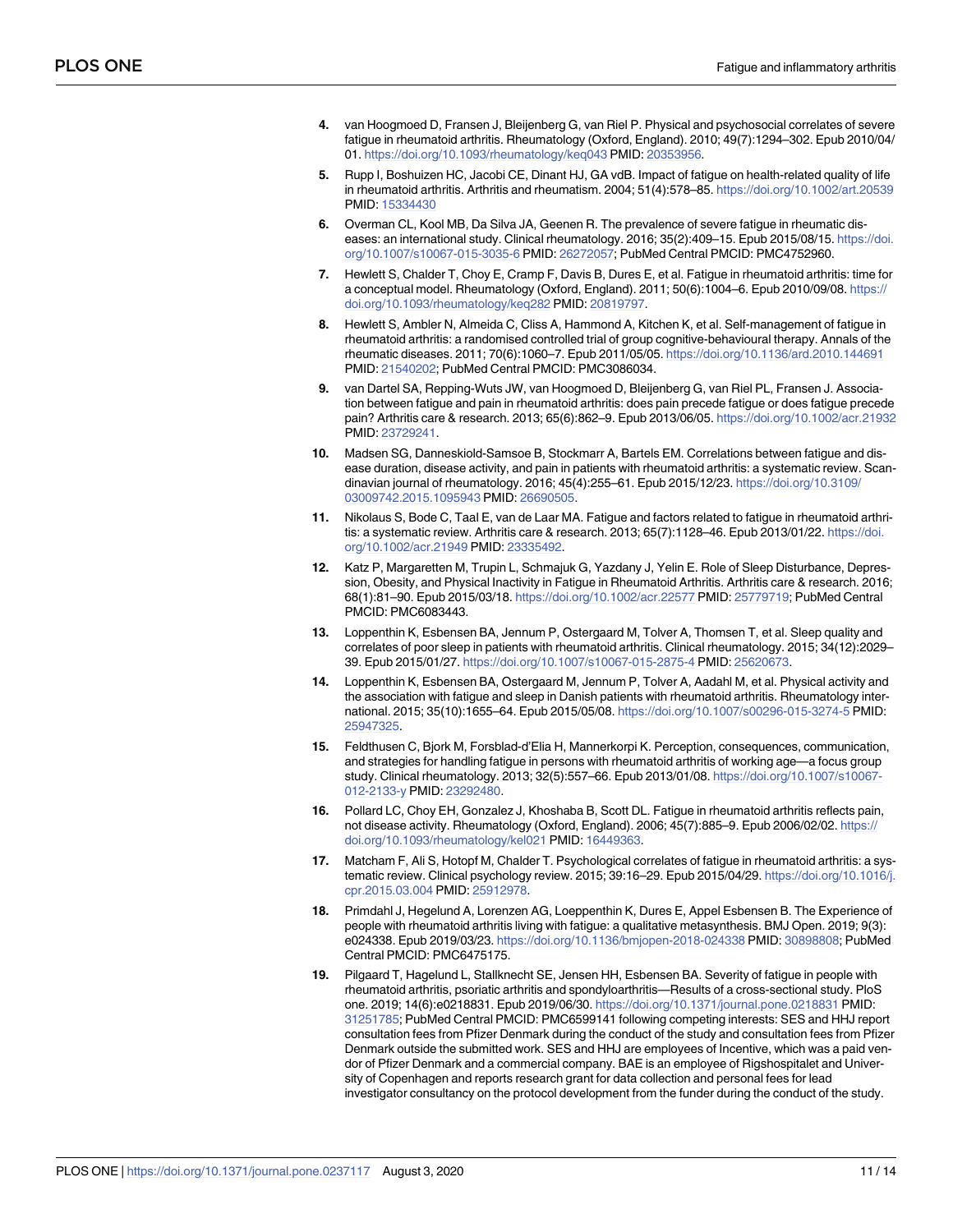<span id="page-11-0"></span>In addition, BAE has received research grants and personal consultancy fees from the funder outside the submitted work. TP and LH are employees of Pfizer Denmark and reports salaries from Pfizer Denmark. There are no patents, products in development, or marketed products associated with this research to declare. This does not alter our adherence to PLOS ONE policies on sharing data and materials.

- **[20](#page-2-0).** Webster K, Cella D, Yost K. The Functional Assessment of Chronic Illness Therapy (FACIT) Measurement System: properties, applications, and interpretation. Health and quality of life outcomes. 2003; 1:79. Epub 2003/12/18. <https://doi.org/10.1186/1477-7525-1-79> PMID: [14678568;](http://www.ncbi.nlm.nih.gov/pubmed/14678568) PubMed Central PMCID: PMC317391.
- **[21](#page-2-0).** Zhang W, Bansback N, Boonen A, Young A, Singh A, Anis AH. Validity of the work productivity and activity impairment questionnaire—general health version in patients with rheumatoid arthritis. Arthritis research & therapy. 2010; 12(5):R177. Epub 2010/09/24. <https://doi.org/10.1186/ar3141> PMID: [20860837](http://www.ncbi.nlm.nih.gov/pubmed/20860837); PubMed Central PMCID: PMC2991008.
- **[22](#page-2-0).** Devlin NJ, Shah KK, Feng Y, Mulhern B, van Hout B. Valuing health-related quality of life: An EQ-5D-5L value set for England. Health economics. 2018; 27(1):7–22. Epub 2017/08/24. [https://doi.org/10.1002/](https://doi.org/10.1002/hec.3564) [hec.3564](https://doi.org/10.1002/hec.3564) PMID: [28833869](http://www.ncbi.nlm.nih.gov/pubmed/28833869); PubMed Central PMCID: PMC6680214.
- **[23](#page-2-0).** Wells GA, Li T, Kirwan JR, Peterson J, Aletaha D, Boers M, et al. Assessing quality of sleep in patients with rheumatoid arthritis. The Journal of rheumatology. 2009; 36(9):2077–86. Epub 2009/09/10. [https://](https://doi.org/10.3899/jrheum.090362) [doi.org/10.3899/jrheum.090362](https://doi.org/10.3899/jrheum.090362) PMID: [19738217](http://www.ncbi.nlm.nih.gov/pubmed/19738217).
- **[24](#page-2-0).** Maska L, Anderson J, Michaud K. Measures of functional status and quality of life in rheumatoid arthritis: Health Assessment Questionnaire Disability Index (HAQ), Modified Health Assessment Questionnaire (MHAQ), Multidimensional Health Assessment Questionnaire (MDHAQ), Health Assessment Questionnaire II (HAQ-II), Improved Health Assessment Questionnaire (Improved HAQ), and Rheumatoid Arthritis Quality of Life (RAQoL). Arthritis care & research. 2011; 63 Suppl 11:S4-13. Epub 2012/ 05/25. <https://doi.org/10.1002/acr.20620> PMID: [22588760.](http://www.ncbi.nlm.nih.gov/pubmed/22588760)
- **[25](#page-2-0).** Bruce B, Fries JF. The Stanford Health Assessment Questionnaire: dimensions and practical applications. Health and quality of life outcomes. 2003; 1:20. Epub 2003/07/02. [https://doi.org/10.1186/1477-](https://doi.org/10.1186/1477-7525-1-20) [7525-1-20](https://doi.org/10.1186/1477-7525-1-20) PMID: [12831398;](http://www.ncbi.nlm.nih.gov/pubmed/12831398) PubMed Central PMCID: PMC165587.
- **[26](#page-2-0).** Schober P, Boer C, Schwarte LA. Correlation Coefficients: Appropriate Use and Interpretation. Anesthesia and analgesia. 2018; 126(5):1763–8. Epub 2018/02/27. [https://doi.org/10.1213/ANE.](https://doi.org/10.1213/ANE.0000000000002864) [0000000000002864](https://doi.org/10.1213/ANE.0000000000002864) PMID: [29481436.](http://www.ncbi.nlm.nih.gov/pubmed/29481436)
- [27](#page-3-0). [https://www.strobe-statement.org/fileadmin/Strobe/uploads/checklists/STROBE\\_checklist\\_v4\\_](https://www.strobe-statement.org/fileadmin/Strobe/uploads/checklists/STROBE_checklist_v4_combined.pdf) [combined.pdf.](https://www.strobe-statement.org/fileadmin/Strobe/uploads/checklists/STROBE_checklist_v4_combined.pdf)
- **[28](#page-6-0).** Hewlett S, Dures E, Almeida C. Measures of fatigue: Bristol Rheumatoid Arthritis Fatigue Multi-Dimensional Questionnaire (BRAF MDQ), Bristol Rheumatoid Arthritis Fatigue Numerical Rating Scales (BRAF NRS) for severity, effect, and coping, Chalder Fatigue Questionnaire (CFQ), Checklist Individual Strength (CIS20R and CIS8R), Fatigue Severity Scale (FSS), Functional Assessment Chronic Illness Therapy (Fatigue) (FACIT-F), Multi-Dimensional Assessment of Fatigue (MAF), Multi-Dimensional Fatigue Inventory (MFI), Pediatric Quality Of Life (PedsQL) Multi-Dimensional Fatigue Scale, Profile of Fatigue (ProF), Short Form 36 Vitality Subscale (SF-36 VT), and Visual Analog Scales (VAS). Arthritis care & research. 2011; 63 Suppl 11:S263–86. Epub 2012/05/25. <https://doi.org/10.1002/acr.20579> PMID: [22588750](http://www.ncbi.nlm.nih.gov/pubmed/22588750).
- **[29](#page-6-0).** Davis MC, Okun MA, Kruszewski D, Zautra AJ, Tennen H. Sex differences in the relations of positive and negative daily events and fatigue in adults with rheumatoid arthritis. The journal of pain: official journal of the American Pain Society. 2010; 11(12):1338–47. Epub 2010/05/11. [https://doi.org/10.1016/j.](https://doi.org/10.1016/j.jpain.2010.03.009) [jpain.2010.03.009](https://doi.org/10.1016/j.jpain.2010.03.009) PMID: [20452290](http://www.ncbi.nlm.nih.gov/pubmed/20452290); PubMed Central PMCID: PMC2920371.
- **[30](#page-6-0).** Druce KL, Bhattacharya Y, Jones GT, Macfarlane GJ, Basu N. Most patients who reach disease remission following anti-TNF therapy continue to report fatigue: results from the British Society for Rheumatology Biologics Register for Rheumatoid Arthritis. Rheumatology (Oxford, England). 2016; 55 (10):1786–90. Epub 2016/06/23. <https://doi.org/10.1093/rheumatology/kew241> PMID: [27330158](http://www.ncbi.nlm.nih.gov/pubmed/27330158).
- **[31](#page-6-0).** Olsen CL, Lie E, Kvien TK, Zangi HA. Predictors of Fatigue in Rheumatoid Arthritis Patients in Remission or in a Low Disease Activity State. Arthritis care & research. 2016; 68(7):1043–8. Epub 2015/11/ 12. <https://doi.org/10.1002/acr.22787> PMID: [26555897](http://www.ncbi.nlm.nih.gov/pubmed/26555897).
- **[32](#page-6-0).** Chauffier K, Salliot C, Berenbaum F, Sellam J. Effect of biotherapies on fatigue in rheumatoid arthritis: a systematic review of the literature and meta-analysis. Rheumatology (Oxford, England). 2012; 51 (1):60–8. Epub 2011/04/26. <https://doi.org/10.1093/rheumatology/ker162> PMID: [21515629.](http://www.ncbi.nlm.nih.gov/pubmed/21515629)
- **[33](#page-6-0).** Strand V, Kremer JM, Gruben D, Krishnaswami S, Zwillich SH, Wallenstein GV. Tofacitinib in Combination With Conventional Disease-Modifying Antirheumatic Drugs in Patients With Active Rheumatoid Arthritis: Patient-Reported Outcomes From a Phase III Randomized Controlled Trial. Arthritis care & research. 2017; 69(4):592–8. Epub 2016/08/27. <https://doi.org/10.1002/acr.23004> PMID: [27565000](http://www.ncbi.nlm.nih.gov/pubmed/27565000); PubMed Central PMCID: PMC5413813.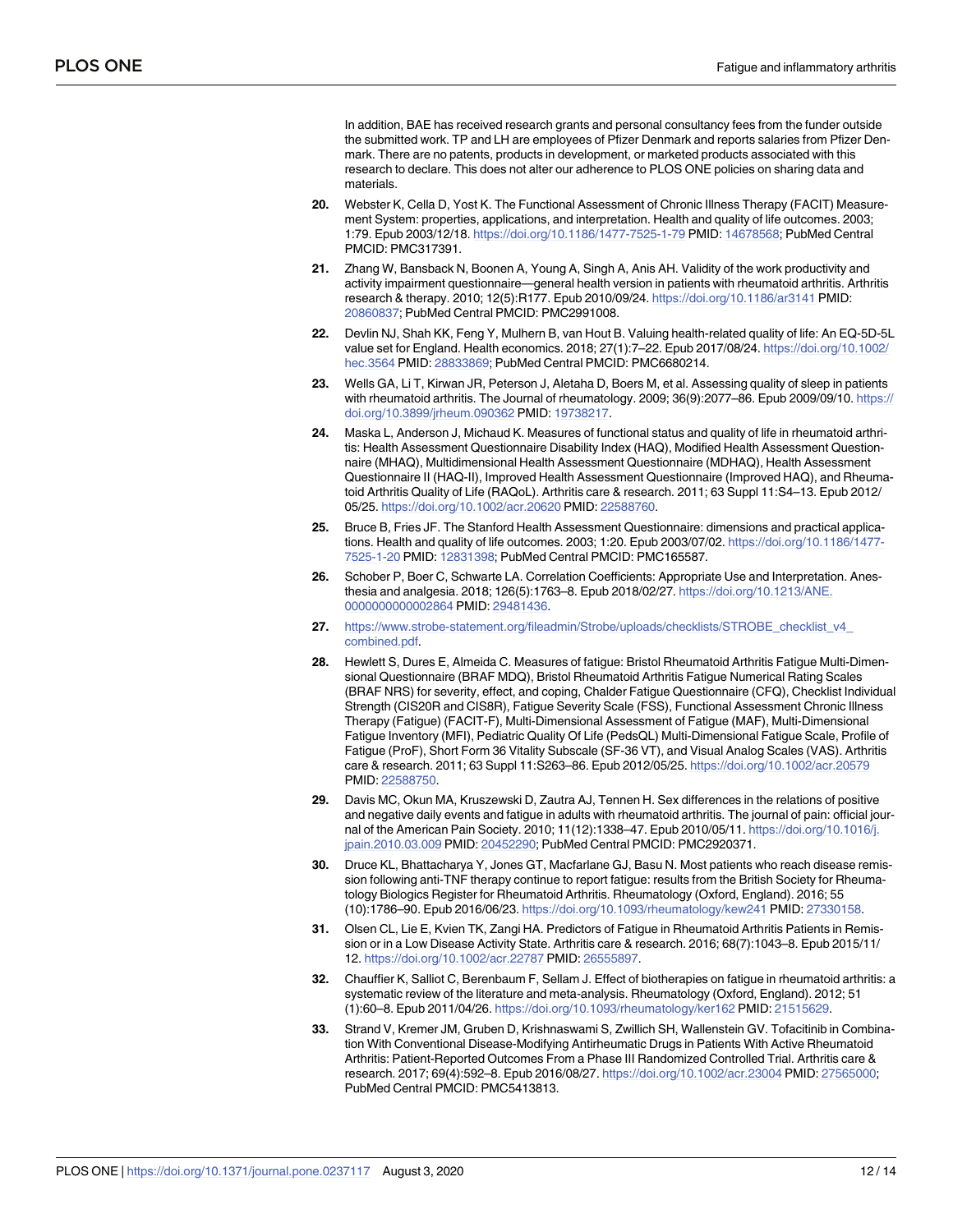- <span id="page-12-0"></span>**34.** Burmester GR, Feist E, Kellner H, Braun J, Iking-Konert C, Rubbert-Roth A. Effectiveness and safety of the interleukin 6-receptor antagonist tocilizumab after 4 and 24 weeks in patients with active rheumatoid arthritis: the first phase IIIb real-life study (TAMARA). Annals of the rheumatic diseases. 2011; 70 (5):755–9. Epub 2010/12/29. <https://doi.org/10.1136/ard.2010.139725> PMID: [21187298;](http://www.ncbi.nlm.nih.gov/pubmed/21187298) PubMed Central PMCID: PMC3070275 grant support as well as honoraria as speakers from Roche and Chugai. CI-K is an advisor and received honoraria as a speaker from Roche and Chugai.
- **[35](#page-6-0).** Radovits BJ, Fransen J, Al Shamma S, Eijsbouts AM, van Riel PL, Laan RF. Excess mortality emerges after 10 years in an inception cohort of early rheumatoid arthritis. Arthritis care & research. 2010; 62 (3):362–70. Epub 2010/04/15. <https://doi.org/10.1002/acr.20105> PMID: [20391482.](http://www.ncbi.nlm.nih.gov/pubmed/20391482)
- **[36](#page-7-0).** Mackenbach JP, Howden-Chapman P. New perspectives on socioeconomic inequalities in health. Perspectives in biology and medicine. 2003; 46(3):428–44. Epub 2003/07/25. [https://doi.org/10.1353/pbm.](https://doi.org/10.1353/pbm.2003.0039) [2003.0039](https://doi.org/10.1353/pbm.2003.0039) PMID: [12878812](http://www.ncbi.nlm.nih.gov/pubmed/12878812).
- **[37](#page-7-0).** Shin A, Shin S, Kim JH, Ha YJ, Lee YJ, Song YW, et al. Association between socioeconomic status and comorbidities among patients with rheumatoid arthritis: results of a nationwide cross-sectional survey. Rheumatology (Oxford, England). 2019; 58(9):1617–22. Epub 2019/03/21. [https://doi.org/10.1093/](https://doi.org/10.1093/rheumatology/kez081) [rheumatology/kez081](https://doi.org/10.1093/rheumatology/kez081) PMID: [30892622](http://www.ncbi.nlm.nih.gov/pubmed/30892622).
- **[38](#page-7-0).** Lindhardsen J, Ahlehoff O, Gislason GH, Madsen OR, Olesen JB, Torp-Pedersen C, et al. The risk of myocardial infarction in rheumatoid arthritis and diabetes mellitus: a Danish nationwide cohort study. Annals of the rheumatic diseases. 2011; 70(6):929–34. Epub 2011/03/11. [https://doi.org/10.1136/ard.](https://doi.org/10.1136/ard.2010.143396) [2010.143396](https://doi.org/10.1136/ard.2010.143396) PMID: [21389043.](http://www.ncbi.nlm.nih.gov/pubmed/21389043)
- **[39](#page-7-0).** Calixto OJ, Anaya JM. Socioeconomic status. The relationship with health and autoimmune diseases. Autoimmunity reviews. 2014; 13(6):641–54. Epub 2014/01/15. [https://doi.org/10.1016/j.autrev.2013.](https://doi.org/10.1016/j.autrev.2013.12.002) [12.002](https://doi.org/10.1016/j.autrev.2013.12.002) PMID: [24418307.](http://www.ncbi.nlm.nih.gov/pubmed/24418307)
- **[40](#page-7-0).** Madsen M, Jensen KV, Esbensen BA. Men's experiences of living with ankylosing spondylitis: a qualitative study. Musculoskeletal care. 2015; 13(1):31–41. Epub 2014/10/04. [https://doi.org/10.1002/msc.](https://doi.org/10.1002/msc.1082) [1082](https://doi.org/10.1002/msc.1082) PMID: [25279843](http://www.ncbi.nlm.nih.gov/pubmed/25279843).
- **[41](#page-7-0).** Meeus M, Nijs J. Central sensitization: a biopsychosocial explanation for chronic widespread pain in patients with fibromyalgia and chronic fatigue syndrome. Clinical rheumatology. 2007; 26(4):465–73. Epub 2006/11/23. <https://doi.org/10.1007/s10067-006-0433-9> PMID: [17115100](http://www.ncbi.nlm.nih.gov/pubmed/17115100); PubMed Central PMCID: PMC1820749.
- **[42](#page-7-0).** Repping-Wuts H, Uitterhoeve R, van Riel P, van Achterberg T. Fatigue as experienced by patients with rheumatoid arthritis (RA): a qualitative study. International journal of nursing studies. 2008; 45(7):995– 1002. Epub 2007/07/31. <https://doi.org/10.1016/j.ijnurstu.2007.06.007> PMID: [17662291](http://www.ncbi.nlm.nih.gov/pubmed/17662291).
- **[43](#page-7-0).** Cramp F, Hewlett S, Almeida C, Kirwan JR, Choy EH, Chalder T, et al. Non-pharmacological interventions for fatigue in rheumatoid arthritis. The Cochrane database of systematic reviews. 2013;(8): Cd008322. Epub 2013/08/27. <https://doi.org/10.1002/14651858.CD008322.pub2> PMID: [23975674](http://www.ncbi.nlm.nih.gov/pubmed/23975674).
- **[44](#page-7-0).** Zangi HA, Mowinckel P, Finset A, Eriksson LR, Hoystad TO, Lunde AK, et al. A mindfulness-based group intervention to reduce psychological distress and fatigue in patients with inflammatory rheumatic joint diseases: a randomised controlled trial. Annals of the rheumatic diseases. 2012; 71(6):911–7. Epub 2011/12/22. <https://doi.org/10.1136/annrheumdis-2011-200351> PMID: [22186709](http://www.ncbi.nlm.nih.gov/pubmed/22186709).
- **[45](#page-7-0).** Thomsen T, Aadahl M, Beyer N, Hetland ML, Loppenthin K, Midtgaard J, et al. The efficacy of motivational counselling and SMS reminders on daily sitting time in patients with rheumatoid arthritis: a randomised controlled trial. Annals of the rheumatic diseases. 2017; 76(9):1603–6. Epub 2017/06/07. [https://](https://doi.org/10.1136/annrheumdis-2016-210953) [doi.org/10.1136/annrheumdis-2016-210953](https://doi.org/10.1136/annrheumdis-2016-210953) PMID: [28584189](http://www.ncbi.nlm.nih.gov/pubmed/28584189); PubMed Central PMCID: PMC5561370.
- **46.** Thomsen T, Aadahl M, Beyer N, Hetland ML, Loppenthin KB, Midtgaard J, et al. Sustained long-term efficacy of motivational counselling and text message reminders on daily sitting time in patients with rheumatoid arthritis? Long-term follow-up of a randomized, parallel-group trial. Arthritis care & research. 2019. Epub 2019/09/12. <https://doi.org/10.1002/acr.24060> PMID: [31507095](http://www.ncbi.nlm.nih.gov/pubmed/31507095).
- **[47](#page-7-0).** Loppenthin K, Esbensen BA, Jennum P, Ostergaard M, Christensen JF, Thomsen T, et al. Effect of intermittent aerobic exercise on sleep quality and sleep disturbances in patients with rheumatoid arthritis—design of a randomized controlled trial. BMC musculoskeletal disorders. 2014; 15:49. Epub 2014/ 02/25. <https://doi.org/10.1186/1471-2474-15-49> PMID: [24559487](http://www.ncbi.nlm.nih.gov/pubmed/24559487); PubMed Central PMCID: PMC3996065.
- **[48](#page-7-0).** Evers AW, Kraaimaat FW, van Riel PL, de Jong AJ. Tailored cognitive-behavioral therapy in early rheumatoid arthritis for patients at risk: a randomized controlled trial. Pain. 2002; 100(1–2):141–53. Epub 2002/11/19. [https://doi.org/10.1016/s0304-3959\(02\)00274-9](https://doi.org/10.1016/s0304-3959%2802%2900274-9) PMID: [12435467.](http://www.ncbi.nlm.nih.gov/pubmed/12435467)
- **[49](#page-7-0).** Dures E, Kitchen K, Almeida C, Ambler N, Cliss A, Hammond A, et al. "They didn't tell us, they made us work it out ourselves": patient perspectives of a cognitive-behavioral program for rheumatoid arthritis fatigue. Arthritis care & research. 2012; 64(4):494–501. Epub 2011/12/14. [https://doi.org/10.1002/acr.](https://doi.org/10.1002/acr.21562) [21562](https://doi.org/10.1002/acr.21562) PMID: [22162339.](http://www.ncbi.nlm.nih.gov/pubmed/22162339)